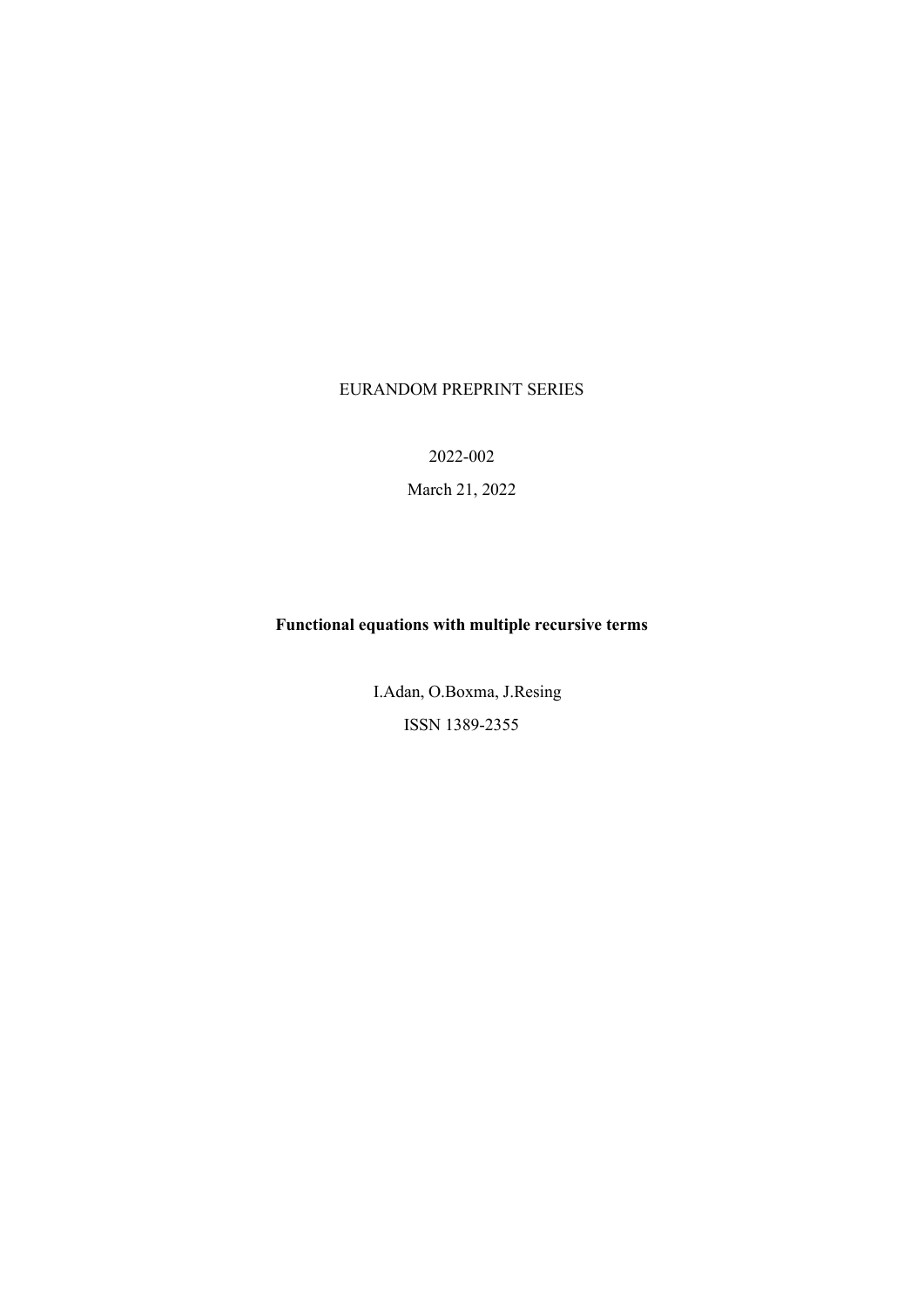# FUNCTIONAL EQUATIONS WITH MULTIPLE RECURSIVE TERMS

IVO ADAN, ONNO BOXMA, AND JACQUES RESING

Abstract. In this paper we study a functional equation for generating functions of the form  $f(z) = g(z) \sum_{i=1}^{M} p_i f(\alpha_i(z)) + K(z)$ , viz., a recursion with multiple recursive terms. We derive and analyze the solution of this equation for the case that the  $\alpha_i(z)$  are commutative contraction mappings. The results are applied to a wide range of queueing, autoregressive and branching processes.

#### 1. INTRODUCTION

In many applied probability models, in particular in queueing models, the following type of recursion describes the behavior of a key performance measure:

<span id="page-1-0"></span>
$$
X_{n+1} = \sum_{k=1}^{X_n} Y_{k,n} + Z_n,
$$

where the involved random variables are nonnegative and integer-valued. Under certain independence assumptions and ergodicity conditions, this gives rise to the following type of functional equation for the probability generating function (pgf)  $f(z)$  of the steady-state distribution of the  $X_n$  process:

$$
(1) \t\t f(z) = g(z)f(\alpha(z)) + K(z).
$$

An example of such a model is a branching process with immigration (BPI). In that case the function  $f(z)$  represents the pgf of the steady-state distribution of the number of individuals and the function  $\alpha(z)$  the pgf of the offspring distribution. If in all states except state 0 the pgf of the immigration distribution is given by  $q(z)$  while in the special state 0 the pgf of the immigration distribution is given by  $g_0(z)$ , then the function  $f(z)$  satisfies [\(1\)](#page-1-0) with  $K(z) = f(0) (g_0(z) - g(z))$ . Remark that in the special case that  $g_0(z) = g(z)$ , we have that  $K(z) = 0.$ 

The solution of  $(1)$  is given by an expression containing an infinite product and an infinite sum (see equation [\(13\)](#page-5-0) later on in this paper) which is obtained after iteration of equation  $(1)$ . Branching processes with immigration appear for example in the analysis of the  $M/G/1$ queue with (single or multiple) gated vacations (see Takagi [\[18\]](#page-14-0), section 2.5 of Chapter 2), the  $M/G/1$  queue with permanent customers (see Boxma and Cohen [\[3\]](#page-14-1)) and, a multi-type variant, in the analysis of polling systems (see Resing [\[15\]](#page-14-2)).

In the case that the branching process with immigration evolves in an i.i.d. random environment (BPIRE) in which the environment can be in  $M$  different states, the corresponding functional equation is of the form

<span id="page-1-1"></span>(2) 
$$
f(z) = g(z) \sum_{i=1}^{M} p_i f(\alpha_i(z)) + K(z),
$$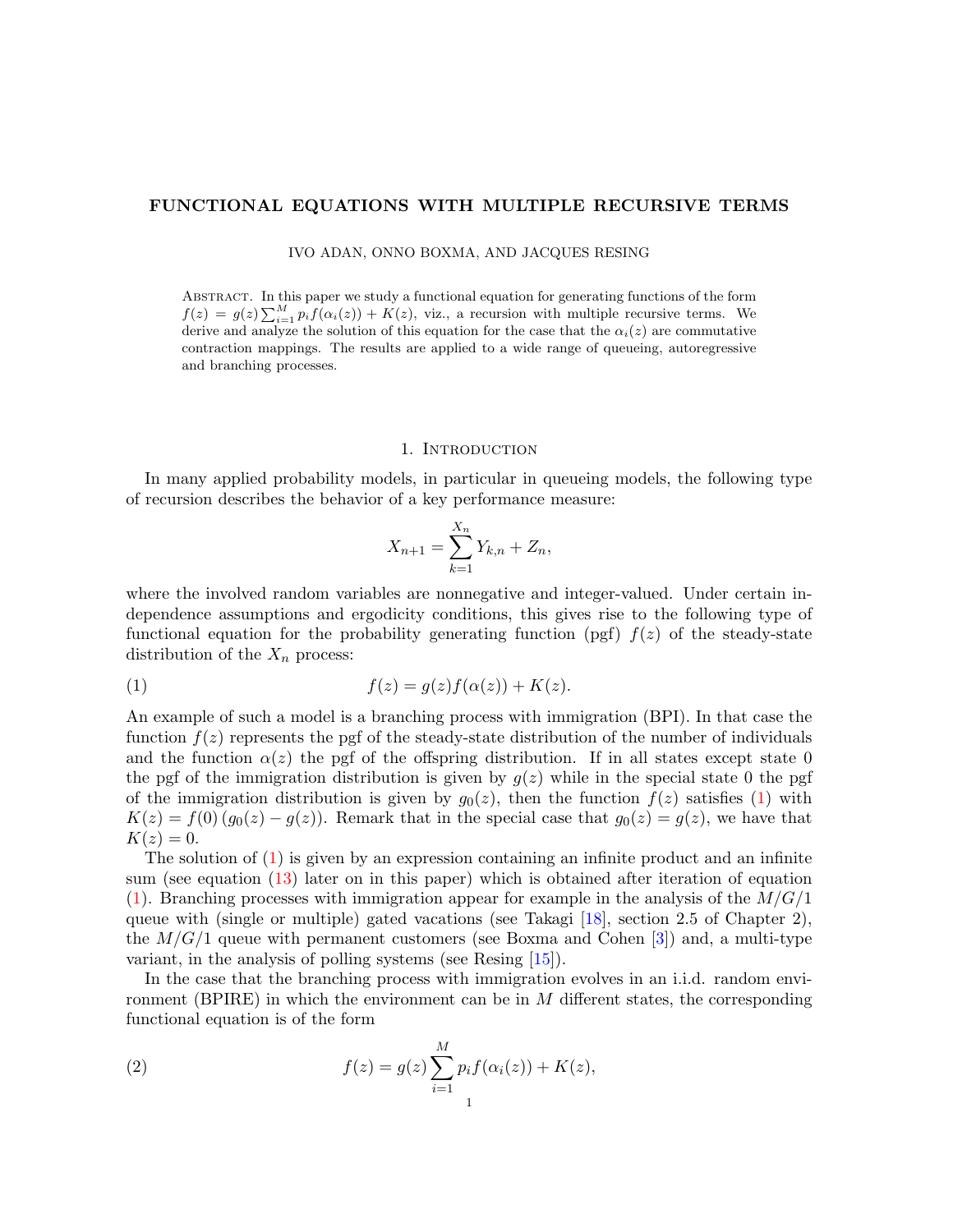where  $p_i$  is the probability that the environment is in state i and  $\alpha_i(z)$  is the pgf of the offspring distribution when the environment is in state  $i, i = 1, 2, \ldots, M$ .

In this paper we obtain the solution of functional equation [\(2\)](#page-1-1) in the particular case that the functions  $\alpha_1(z), \ldots, \alpha_M(z)$  are commutative contraction mappings on the closed unit disk. Although [\(2\)](#page-1-1) with multiple recursive terms is a natural extension of [\(1\)](#page-1-0) with only a single recursive term, it is hardly studied in the queueing literature, probably because the number of different terms after the *n*-th iteration of  $(2)$  grows exponentially. That is also the reason why in this paper we restrict ourselves to the case in which the functions  $\alpha_1(z), \ldots, \alpha_M(z)$ are commutative.

In Adan, Hathaway and Kulkarni [\[1\]](#page-14-3) a specific example of [\(2\)](#page-1-1) was analysed in detail in the study of a queueing system with two classes of impatient customers. The main goal of the present paper is to give a general treatment of Equation [\(2\)](#page-1-1) and to show how in the commutative case the growth of the number of iteration terms can be handled. An additional aim is to treat several queueing and branching-type examples in which [\(2\)](#page-1-1) appears, also allowing complications like the occurrence of a pole in  $q(z)$  and  $K(z)$ .

*Organization of the paper.* In Section [2](#page-2-0) we solve the recursion  $(2)$ , both for the homogeneous case where  $K(z) \equiv 0$  (Subsection [2.1\)](#page-2-1) and for the inhomogeneous case (Subsection [2.2\)](#page-5-1). The results are applied in the subsequent sections. We start, in Section [3,](#page-6-0) with a particular queueing model. Its choice is motivated by the fact that it provides a relatively simple illustration of the theory for the homogeneous case, while still having a few features that deviate from the setting of Section [2.](#page-2-0) Section [4](#page-8-0) considers a special case of the branching process with immigration in a random environment, also called random coefficient integer-valued autoregressive process of order 1, in which the offspring of an individual in each environmental state can only be equal to 0 or 1. In Section [5](#page-10-0) we consider an integer-valued reflected autoregressive process, which may be viewed as a generalization of an embededded queue length process in the  $M/G/1$  queue. Section [6](#page-11-0) is devoted to another reflected autoregressive process, this time on  $[0, \infty)$ . Some topics for further research are mentioned in Section [7.](#page-13-0)

#### 2. The recursion

<span id="page-2-0"></span>In this section we study recursion [\(2\)](#page-1-1) for the generating function  $f(z)$  of a non-negative discrete random variable X with  $\mathbb{E}[X] < \infty$ , where  $g(z)$  and  $K(z)$  are analytic functions (and not necessarily generating functions),  $p_1, \ldots, p_M$  is a probability distribution, and  $\alpha_1(z), \ldots, \alpha_M(z)$ are commutative contraction mappings on the closed unit disk, i.e., there is a constant  $\kappa < 1$ such that  $|\alpha_i(z) - \alpha_i(u)| \leq \kappa |z - u|$  and  $\alpha_i(\alpha_j(z)) = \alpha_j(\alpha_i(z))$  for each i and j. For example, the mappings  $\alpha_i(z) = 1 - a_i + a_i z$  with  $|a_i| < 1$  are contractions with  $\kappa = \max(a_1, \ldots, a_M)$ , and they commute, since

<span id="page-2-2"></span>
$$
\alpha_i(\alpha_j(z)) = 1 - a_i a_j + a_i a_j z = \alpha_j(\alpha_i(z)).
$$

Note that the commutative property implies that the contractions  $\alpha_i(z)$  have the same fixed point a. In the example above, we have  $a = 1$ . Equation [\(2\)](#page-1-1) is suitable to iteratively determine  $f(z)$ . We distinguish between the following two cases.

<span id="page-2-1"></span>2.1. The homogeneous case  $K(z) = 0$ . After *n* iterations of the homogeneous equation

(3) 
$$
f(z) = g(z) \sum_{i=1}^{M} p_i f(\alpha_i(z)),
$$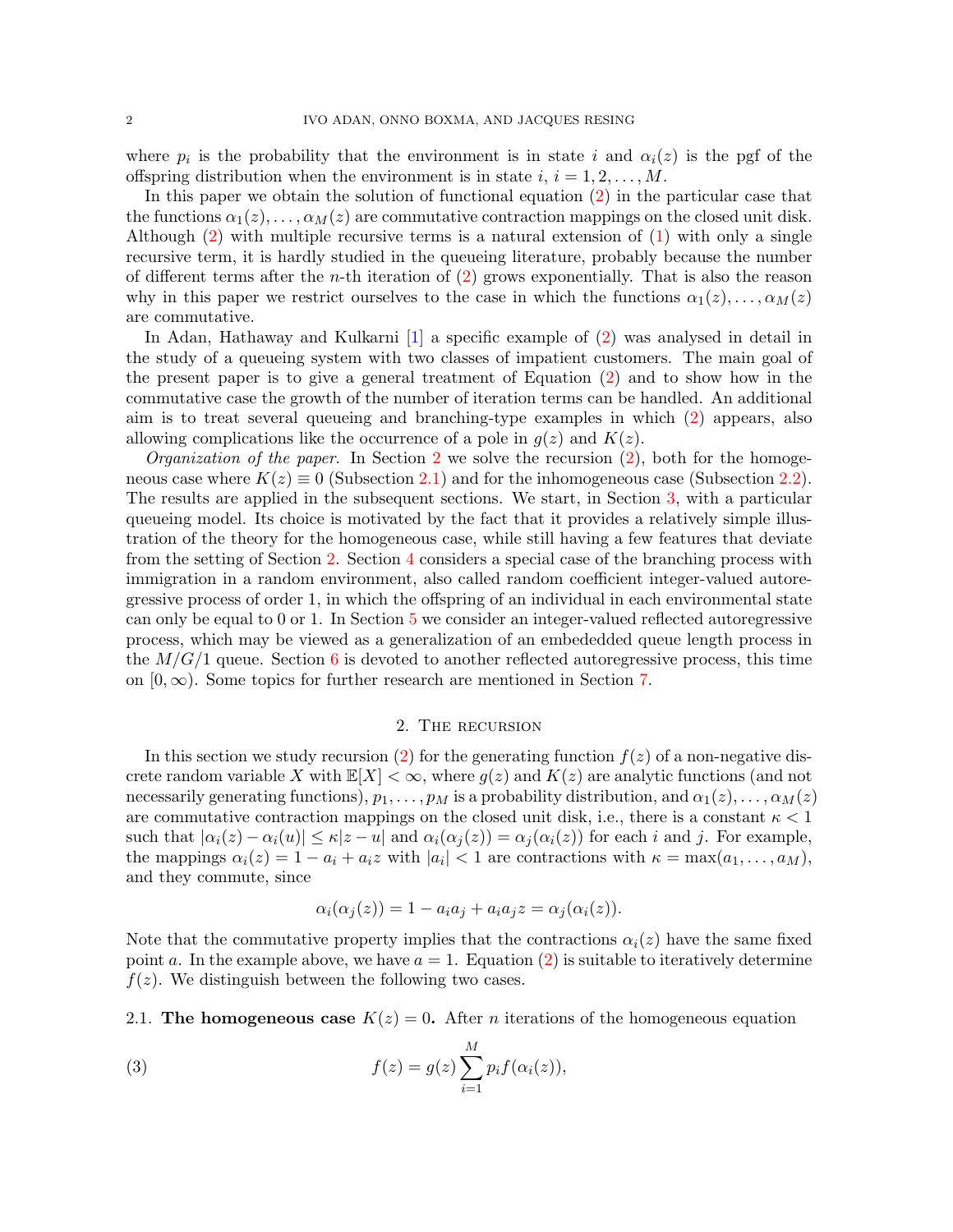we obtain

<span id="page-3-1"></span>(4) 
$$
f(z) = \sum_{i_1 + \dots + i_M = n+1} p_1^{i_1} \dots p_M^{i_M} L_{i_1, \dots, i_M}(z) f(\alpha_{i_1, \dots, i_M}(z)),
$$

where  $\alpha_{i_1,\dots,i_M}(z) = \alpha_1^{i_1}(\alpha_2^{i_2}(\dots(\alpha_M^{i_M}(z))\dots))$  and  $\alpha_i^n(z)$  is defined as the *n*-th iterate of  $\alpha_i(z)$ . In particular,  $\alpha_{0,\dots,0}(z) = z$ . The functions  $L_{i_1,\dots,i_M}(z)$  are recursively defined by

<span id="page-3-3"></span>(5) 
$$
L_{i_1,\dots,i_M}(z) = \sum_{k=1}^M g(\alpha_{i_1,\dots,i_k-1,\dots,i_M}(z)) L_{i_1,\dots,i_k-1,\dots,i_M}(z),
$$

with  $L_{0,...,0}(z) = 1$  and  $L_{i_1,...,i_M}(z) = 0$  if one of the indices equals -1. These functions can be interpreted as follows. A path from  $(0, \ldots, 0)$  to  $(i_1, \ldots, i_M)$  is defined as a sequence of grid points that starts in  $(0, \ldots, 0)$  and ends in  $(i_1, \ldots, i_M)$  by only taking unit steps  $(0, \ldots, 1, \ldots, 0)$  $(0, \ldots, 1, \ldots, 0)$  $(0, \ldots, 1, \ldots, 0)$  with 1 at position  $k = 1, \ldots, M$ . Figure 1 shows a path from  $(0, 0)$  to  $(3, 2)$ . Clearly, there are  $\binom{i_1+\cdots+i_M}{i_1-i_M}$  $\binom{i_1+\cdots+i_M}{i_1,\ldots,i_M}$  paths leading from  $(0,\ldots,0)$  to  $(i_1,\ldots,i_M)$ . Now assign weight  $g(\alpha_{i_1,\ldots,i_k-1,\ldots i_M}(z))$  to a step from any grid point  $(i_1,\ldots,i_k-1,\ldots,i_M)$  to  $(i_1,\ldots,i_M)$  and define the weight of a path as the product of weights of all steps in that path (cf. Figure [1\)](#page-3-0). Then  $L_{i_1,\dots,i_M}(z)$  can be interpreted as the total weight of all  $\binom{i_1+\dots+i_M}{i_1,\dots,i_M}$  $\binom{n_1 + \cdots + i_M}{i_1, \ldots, i_M}$  paths from  $(0, \ldots, 0)$ to  $(i_1, \ldots, i_M)$ .



<span id="page-3-0"></span>FIGURE 1. Path from  $(0, 0)$  to  $(3, 2)$  consisting of the sequence of grid points  $(0, 0), (1, 0), (1, 1), (2, 1), (3, 1), (3, 2)$ . Its path weight is the product of the step weights  $g(\alpha_{0,0}(z))g(\alpha_{1,0}(z))g(\alpha_{1,1}(z))g(\alpha_{2,1}(z))g(\alpha_{3,1}(z)).$ 

<span id="page-3-2"></span>To handle [\(4\)](#page-3-1) we proceed as follows. Note that, when  $i_1 + \cdots + i_M = n$ ,

(6) 
$$
|\alpha_{i_1,\ldots,i_M}(z)-a| \leq \kappa^n |z-a|,
$$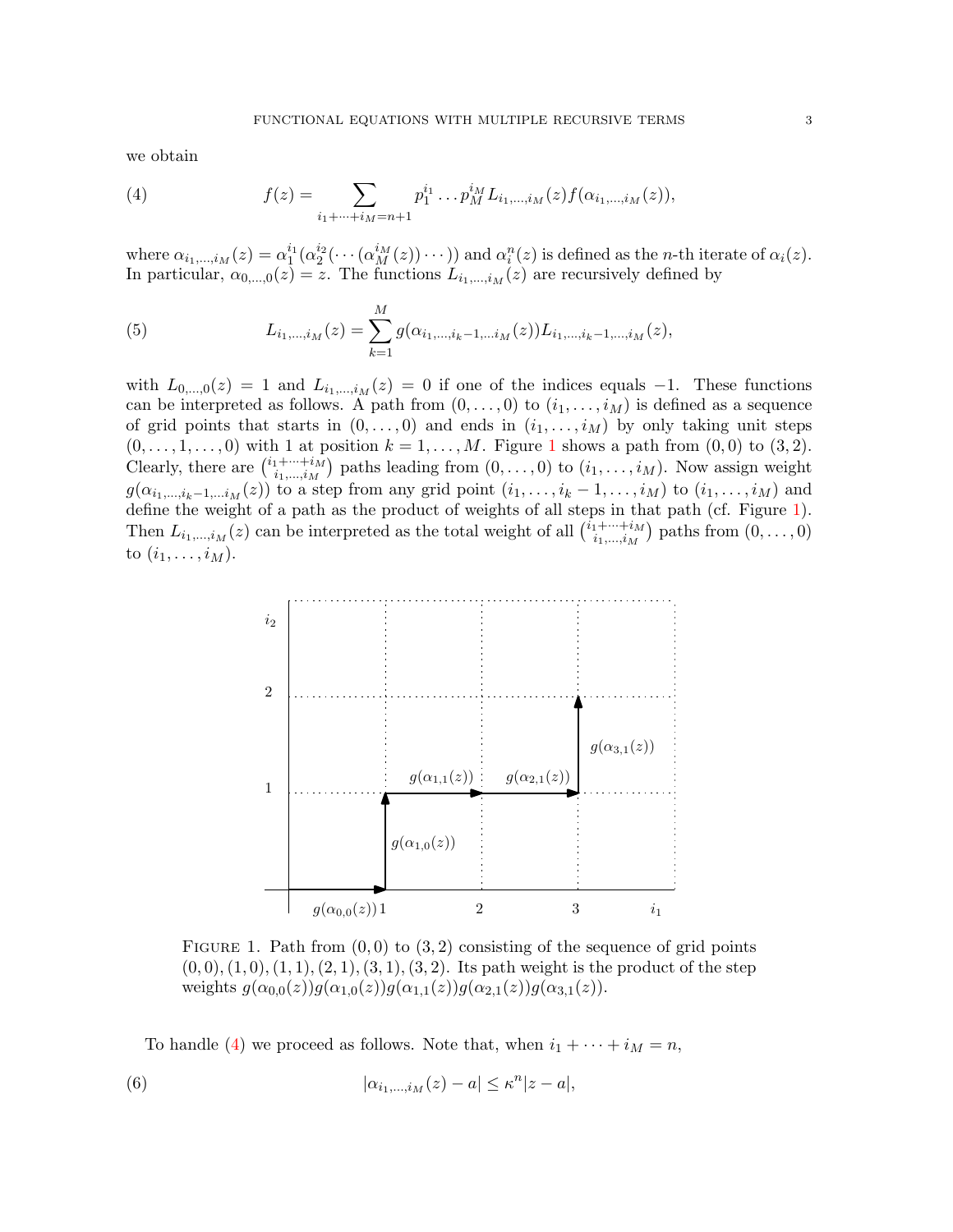and hence,

<span id="page-4-1"></span>(7) 
$$
|f(\alpha_{i_1,\dots,i_M}(z)) - f(a)| = |\int_{\alpha_{i_1,\dots,i_M}(z)}^a f'(u) du|
$$
  
\n
$$
\leq |\alpha_{i_1,\dots,i_M}(z) - a| \times \max_{[\alpha_{i_1,\dots,i_M}(z),a]} |f'(u)|
$$
  
\n
$$
\leq |\alpha_{i_1,\dots,i_M}(z) - a| \mathbb{E}[X],
$$
  
\n
$$
\leq \kappa^n |z - a| \mathbb{E}[X],
$$

where the integral is along the segment connecting  $\alpha_{i_1,\dots,i_M}(z)$  with a. Next we rewrite [\(4\)](#page-3-1) as follows

<span id="page-4-0"></span>(8) 
$$
f(z) = \sum_{i_1 + \dots + i_M = n+1} p_1^{i_1} \dots p_M^{i_M} L_{i_1, \dots, i_M}(z) f(a) + \sum_{i_1 + \dots + i_M = n+1} p_1^{i_1} \dots p_M^{i_M} L_{i_1, \dots, i_M}(z) (f(\alpha_{i_1, \dots, i_M}(z)) - f(a)).
$$

For given z, the second term in the right-hand side of [\(8\)](#page-4-0) converges to zero for  $n \to \infty$ . This can be seen as follows. By substituting  $z = a$  in [\(3\)](#page-2-2) we get  $g(a) = 1$ . Hence, from [\(6\)](#page-3-2), step weight  $g(\alpha_{i_1,\dots,i_M}(z))$  with  $i_1 + \dots + i_M = n$  is close to  $g(a) = 1$  for all n sufficiently large, say  $|g(\alpha_{i_1,\dots,i_M}(z)) - 1| < \epsilon < \kappa^{-1} - 1$ . In other words, the weight of sufficiently long paths grows at most with  $1+\epsilon$  per step. So there is a constant C such that for all n, the weight of a path from  $(0, \ldots, 0)$  to  $(i_1, \ldots, i_M)$  with  $i_1 + \cdots + i_M = n$  is bounded by  $C(1 + \epsilon)^n$ , implying that  $L_{i_1,\dots,i_M}(z)$  is bounded by  $\binom{i_1+\dots+i_M}{i_1,\dots,i_M}$  $\sum_{i_1,\dots,i_M}^{n_1+\dots+i_M} C(1+\epsilon)^n$ . Then, from [\(7\)](#page-4-1), we can conclude that the second term in [\(8\)](#page-4-0) is bounded by  $C(1+\epsilon)^{n+1} \kappa^{n+1} |z-a| \mathbb{E}[X]$ , which goes to zero for  $n \to \infty$ . We have thus proven the following theorem.

<span id="page-4-3"></span>**Theorem 1.** (Homogeneous case) The generating function  $f(z)$  is given by

(9) 
$$
f(z) = \lim_{n \to \infty} \sum_{i_1 + \dots + i_M = n+1} p_1^{i_1} \dots p_M^{i_M} L_{i_1, \dots, i_M}(z) f(a).
$$

**Remark 1.** The unknown  $f(a)$  follows by substituting  $z = 1$  in [\(9\)](#page-4-2) and using  $f(1) = 1$ . This gives

<span id="page-4-2"></span>
$$
f(a)^{-1} = \lim_{n \to \infty} \sum_{i_1 + \dots + i_M = n+1} p_1^{i_1} \dots p_M^{i_M} L_{i_1, \dots, i_M}(1).
$$

**Remark 2.** The first term in the right-hand side of [\(8\)](#page-4-0) is a sum of  $\binom{M+n}{M-1}$  terms. This number is  $O(n^{M-1})$ , which grows quickly (polynomially) in n for already moderate values of  $M$ . However, this is not as quickly as in the non-commutative case, in which case we would have  $M^{n+1}$  terms, growing exponentially in n.

Remark 3. Above we have seen that the second term in the right-hand side of [\(8\)](#page-4-0) converges to zero geometrically fast (with rate  $(1 + \epsilon)\kappa$ ). Hence, the first term in the right-hand side of [\(8\)](#page-4-0) will provide an accurate approximation for  $f(z)$  already for small values of n.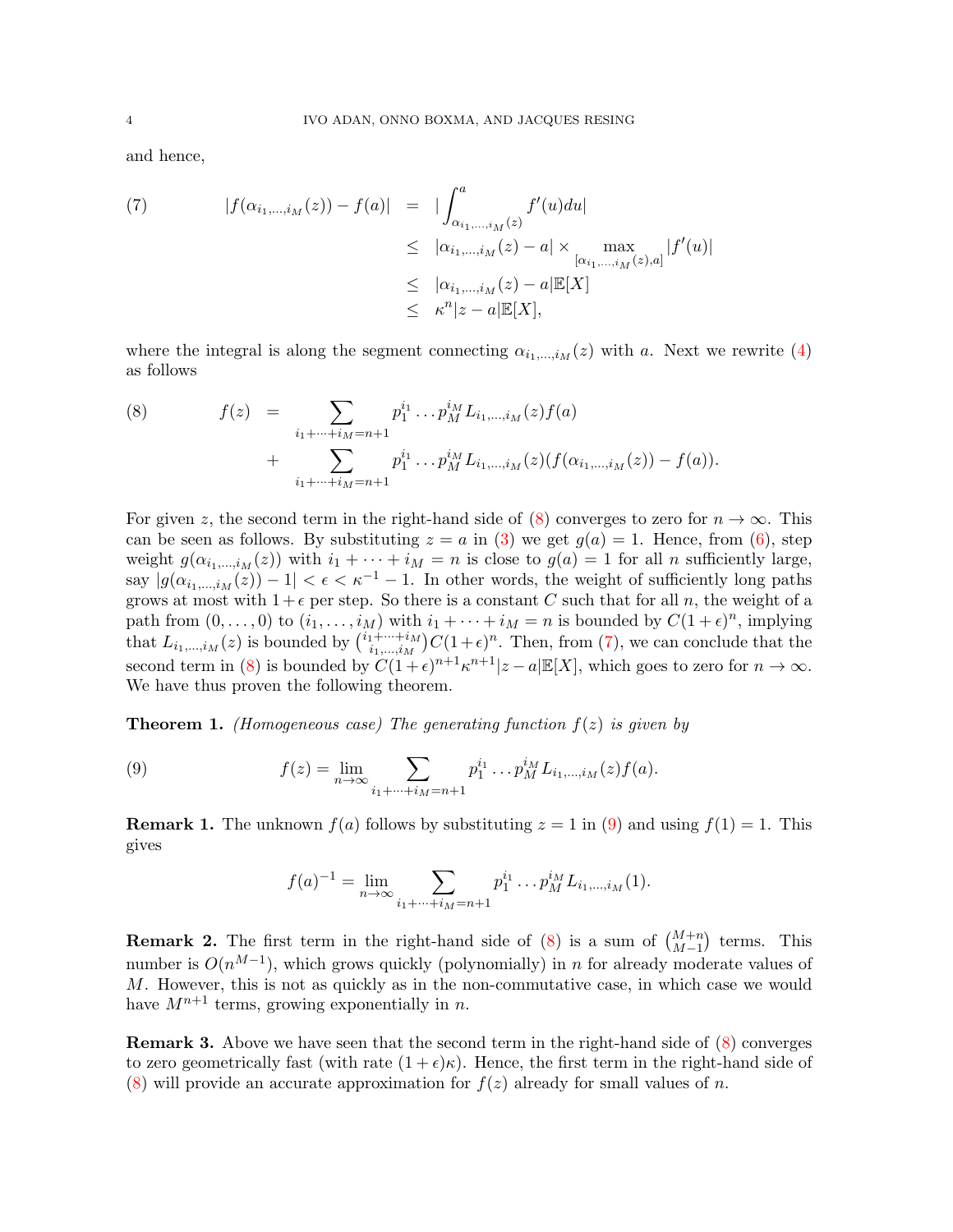<span id="page-5-1"></span>2.2. The inhomogeneous case  $K(z) \neq 0$ . We now consider inhomogeneous Equation [\(2\)](#page-1-1) and obtain after n iterations,

<span id="page-5-2"></span>(10) 
$$
f(z) = \sum_{\substack{i_1 + \dots + i_M = n+1 \\ n}} p_1^{i_1} \dots p_M^{i_M} L_{i_1, \dots, i_M}(z) f(\alpha_{i_1, \dots, i_M}(z)) + \sum_{k=0}^n \sum_{i_1 + \dots + i_M = k} p_1^{i_1} \dots p_M^{i_M} L_{i_1, \dots, i_M}(z) K(\alpha_{i_1, \dots, i_M}(z)).
$$

The first term of  $(10)$  is the same as in the homogeneous case. For given z, we proved that it converges if  $g(a) = 1$ . For convergence of the second term we need that either  $K(\alpha_{i_1,...,i_M}(z)) \to 0$  (Case 1) or  $p_1^{i_1} \dots p_M^{i_M} L_{i_1,...,i_M}(z) \to 0$  (Case 2) as  $i_1 + \dots + i_M \to \infty$ . In this subsection we successively consider both cases.

**Case 1.** Since  $K(\alpha_{i_1,\ldots,i_M}(z)) \to K(a)$ , in this case we basically assume that  $K(a) = 0$ . Note that, by substituting  $z = a$  in [\(2\)](#page-1-1), this assumption implies that  $g(a) = 1$  if  $f(a) \neq 0$ , and thus that the first term in [\(10\)](#page-5-2) converges. We now show that it also implies convergence of the second term. Similar to [\(7\)](#page-4-1), we have for  $i_1 + \cdots + i_M = n$ ,

<span id="page-5-3"></span>(11) 
$$
|K(\alpha_{i_1,\dots,i_M}(z))| = |K(\alpha_{i_1,\dots,i_M}(z)) - K(a)| \leq \kappa^n |z - a|D,
$$

where D is the maximum value of  $|K'(u)|$  in the closed disk with center a and radius  $|z - a|$ (intersected with the closed unit disk). Then the k-th term in the double sum appearing in [\(10\)](#page-5-2) is bounded by  $C(1+\epsilon)^k \kappa^k |z-a|D$ , and hence, the double sum converges for  $n \to \infty$ . We conclude that the following holds.

<span id="page-5-4"></span>**Theorem 2.** (Inhomogeneous case) Provided  $K(a) = 0$  and  $f(a) \neq 0$ , the generating function  $f(z)$  is given by

(12) 
$$
f(z) = \lim_{n \to \infty} \sum_{i_1 + \dots + i_M = n+1} p_1^{i_1} \dots p_M^{i_M} L_{i_1, \dots, i_M}(z) f(a) + \sum_{k=0}^{\infty} \sum_{i_1 + \dots + i_M = k} p_1^{i_1} \dots p_M^{i_M} L_{i_1, \dots, i_M}(z) K(\alpha_{i_1, \dots, i_M}(z)).
$$

**Remark 4.** In case  $M = 1$ , Equation [\(2\)](#page-1-1) becomes

<span id="page-5-0"></span>
$$
f(z) = g(z)f(\alpha_1(z)) + K(z),
$$

yielding

(13) 
$$
f(z) = \prod_{n=0}^{\infty} g(\alpha_n(z)) f(a) + \sum_{k=0}^{\infty} \prod_{n=0}^{k-1} g(\alpha_n(z)) K(\alpha_k(z)).
$$

The infinite product  $\prod_{n=0}^{\infty} g(\alpha_n(z))$  converges iff  $\sum_{n=0}^{\infty} (1 - g(\alpha_n(z))$  converges (cf. Chapter I of [\[19\]](#page-14-4)). Since  $g(\alpha_n(z))$  and  $K(\alpha_k(z))$  converge geometrically fast to  $g(a) = 1$  and  $K(a) = 0$ , respectively (cf. [\(11\)](#page-5-3)), we conclude that both the infinite product and the infinite sum of products in [\(13\)](#page-5-0) converge.

**Case 2.** We now assume that  $p_1^{i_1} \tldots p_M^{i_M} L_{i_1,\dots,i_M}(z) \to 0$  and show that the assumption  $|g(a)| < 1$  is sufficient for convergence of this term to zero. For all n sufficiently large, step weight  $g(\alpha_{i_1,\dots,i_M}(z))$  with  $i_1 + \dots + i_M = n$  is close to  $g(a)$ , say  $|g(\alpha_{i_1,\dots,i_M}(z)) - g(a)| < \epsilon$ with  $|g(a)| + \epsilon < 1$ . Hence, the weight of sufficiently long paths grows at most with  $|g(a)| + \epsilon$ per step. So there is a constant C such that for all n, the weight of a path from  $(0, \ldots, 0)$  to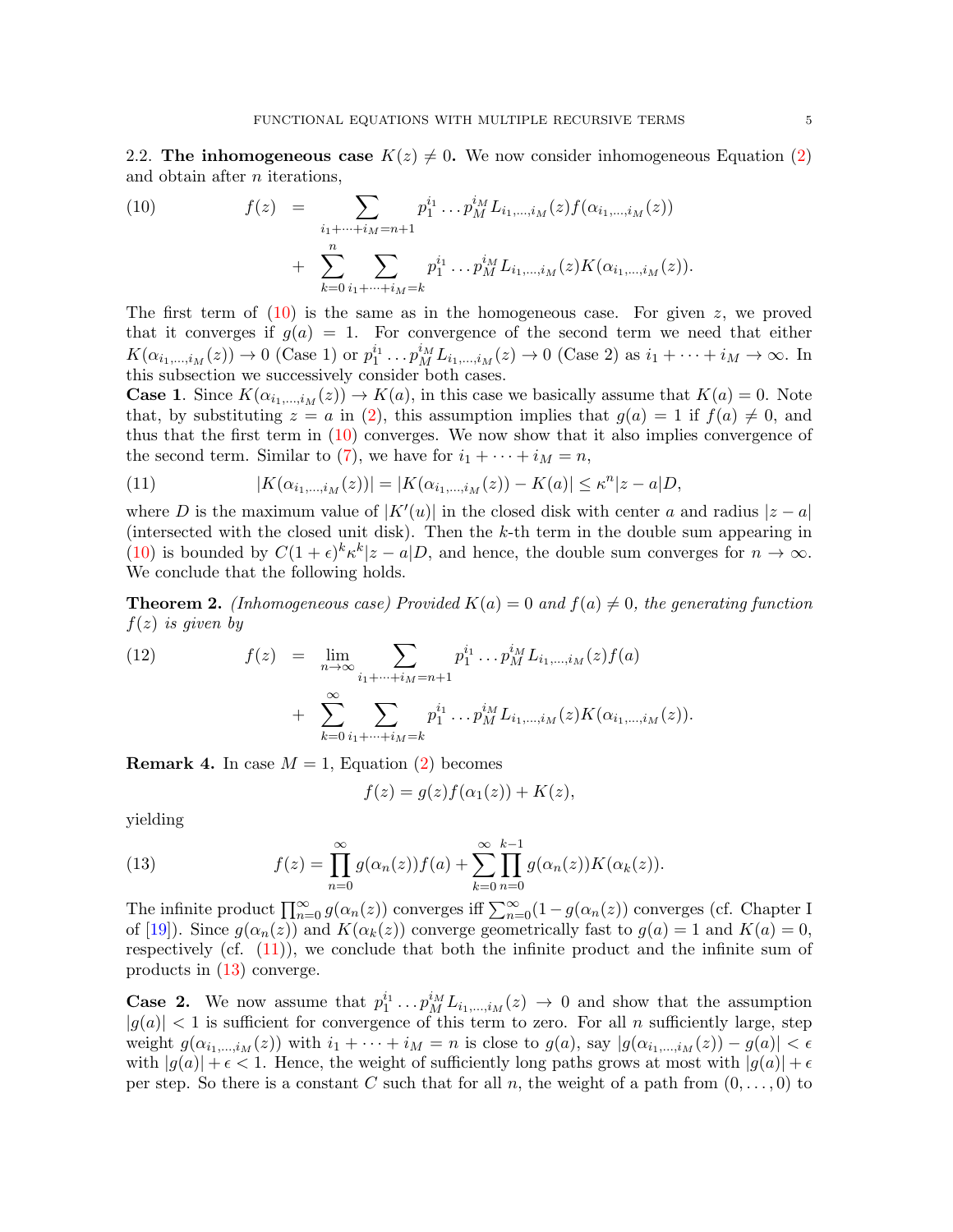$(i_1, \ldots, i_M)$  with  $i_1 + \cdots + i_M = n$  is bounded by  $C(|g(a)| + \epsilon)^n$ , implying that  $L_{i_1,\ldots,i_M}(z)$ is bounded by  $\binom{i_1+\cdots+i_M}{i_1+i_M}$  $i_1^{1+\cdots+i_M}C(|g(a)|+\epsilon)^n$ . Then, indeed,  $p_1^{i_1} \ldots p_M^{i_M}L_{i_1,\ldots,i_M}(z) \to 0$  as  $n \to \infty$ . Further, since  $K(\alpha_{i_1,\dots,i_M}(z)) \to K(a)$ , these terms are bounded, say by constant D. Hence, we can conclude that the k-th term of the double sum in [\(10\)](#page-5-2) is bounded by  $C(|g(a)| + \epsilon)^k D$ , and thus the double sum converges. The first term in [\(10\)](#page-5-2) is bounded by  $C(|g(a)| + \epsilon)^{n+1}$ which converges to zero as  $n \to \infty$ . This is summarized in the following theorem.

<span id="page-6-1"></span>**Theorem 3.** (Inhomogeneous case) Provided  $|g(a)| < 1$ , the generating function  $f(z)$  is given by

(14) 
$$
f(z) = \sum_{k=0}^{\infty} \sum_{i_1 + \dots + i_M = k} p_1^{i_1} \dots p_M^{i_M} L_{i_1, \dots, i_M}(z) K(\alpha_{i_1, \dots, i_M}(z)).
$$

**Remark 5.** In this section we studied Equation [\(2\)](#page-1-1) for a generating function  $f(z)$  of a nonnegative discrete random variable  $X$ . It is readily seen that Theorems  $1-3$  $1-3$  are also valid in case  $f(z)$  is the Laplace-Stieltjes transform (LST) of a non-negative continuous random variable X. Of course, then  $\alpha_1(z, \ldots, \alpha_M(z))$  are assumed to be contraction mappings on the closed positive half space (instead of the closed unit disk).

# <span id="page-6-3"></span>3. THE  $D_M/G/1$  SHOT-NOISE QUEUE

<span id="page-6-0"></span>In this section we consider the workload at arrival epochs for a specific queue. The analysis of the LST of the workload gives rise to a simple recursion that has the form [\(2\)](#page-1-1), in the homogeneous variant. This section thus provides a relatively simple illustration of our theory for the homogeneous case – while still having a few features that deviate from the setting of Section [2.](#page-2-0) The model under consideration is the  $D_M/G/1$  shot-noise queue; we refer to [\[7\]](#page-14-5) for a recent survey on shot-noise queueing models. The  $D_M/G/1$  shot-noise queue is a single server queue, in which the successive interarrival times  $A_1, A_2, \ldots$  of customers are i.i.d., with the distribution of a generic interarrival time A being given by

(15) 
$$
\mathbb{P}(A=T_i)=p_i, i=1,\ldots,M.
$$

The service requirements of successive customers  $B_1, B_2, \ldots$  are i.i.d. with finite mean, and with LST  $\beta(\cdot)$ ; all interarrival times and service times are independent. The special feature of the model is that the server speed is workload-proportional (shot noise): when the workload is x, the service speed is rx. Let  $X_n$  denote the workload just before the arrival of the nth customer. It is well known [\[2\]](#page-14-6) that, in between arrivals, the workload decreases exponentially; hence

(16) 
$$
X_{n+1} = (X_n + B_n)e^{-rA_{n+1}}, \quad n = 1, 2, \ldots
$$

It is readily verified that, due to the workload-proportional decrease, the steady-state distribution of the  $\{X_n, n=1,2,\ldots\}$  process exists. Stability conditions for queueing and storage models with more general workload-dependent decay have been discussed, a.o., by Cinlar and Pinsky [\[11\]](#page-14-7) and Brockwell et al. [\[10\]](#page-14-8).

Let X denote a random variable with as distribution the steady-state distribution of the process  $\{X_n, n = 0, 1, \dots\}$ , with LST  $\xi(\cdot)$ ; then

<span id="page-6-2"></span>(17) 
$$
\xi(s) = \sum_{i=1}^{M} p_i \beta(a_i s) \xi(a_i s),
$$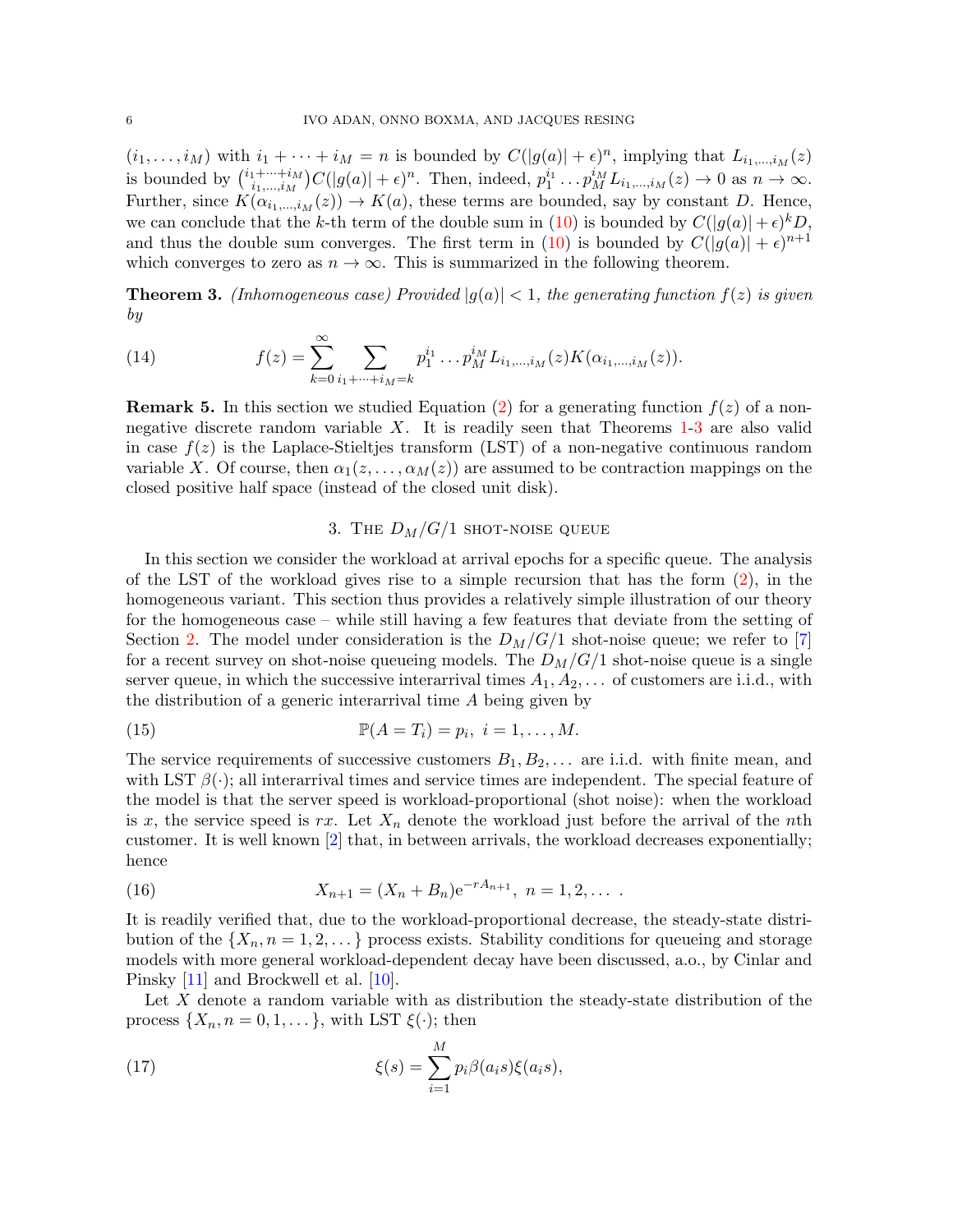with  $a_i := e^{-rT_i}$ ,  $i = 1, ..., M$ . Observe the differences with [\(3\)](#page-2-2): we are now considering an LST instead of a generating function, and  $\beta(a_i s)$  is *inside* the summation.

Let us first briefly consider the case of the  $D/G/1$  shot-noise queue, i.e.,  $M = 1$ . In that case, iterating [\(17\)](#page-6-2) *n* times gives, with  $a = a_1$ :

<span id="page-7-0"></span>(18) 
$$
\xi(s) = \beta(as)\xi(as) = \beta(as)\beta(a^2s)\xi(a^2s) = ... = \xi(a^ns)\prod_{i=1}^n \beta(a^is).
$$

Now observe the following. Firstly,  $\xi(a^n s) \to \xi(0) = 1$  for  $n \to \infty$ . Secondly, convergence is geometric, as

(19) 
$$
|1 - \xi(a^n s)| \le \int_0^\infty |1 - e^{-a^n s t}| d\mathbb{P}(X < t) \le a^n s \int_0^\infty t d\mathbb{P}(X < t) = a^n s \mathbb{E}[X].
$$

Thirdly,  $\prod_{i=1}^{\infty} g_i$  converges iff  $\sum_{i=1}^{\infty} (1 - g_i)$  converges (cf. Chapter I of [\[19\]](#page-14-4)); hence the convergence of the product in [\(18\)](#page-7-0) follows from

(20) 
$$
\sum_{i=1}^{\infty} |1 - \beta(a^i s)| \le \sum_{i=1}^{\infty} \int_0^{\infty} |1 - e^{-a^i s t}| d\mathbb{P}(B < t) \le a^i s \mathbb{E}[B].
$$

We conclude that

(21) 
$$
\xi(s) = \prod_{i=1}^{\infty} \beta(a^i s).
$$

Some thought will make it clear that the  $i$ -th term in this infinite product represents the contribution to X from an arrival that occurred i arrivals before the present one.

Let us now turn to the general  $D_M/G/1$  shot-noise case, cf. [\(15\)](#page-6-3). After *n* iterations, [\(17\)](#page-6-2) gives (very similarly to the analysis in Subsection [2.1\)](#page-2-1)

<span id="page-7-1"></span>(22) 
$$
\xi(s) = \sum_{i_1 + \dots + i_M = n+1} p_1^{i_1} \dots p_M^{i_M} L_{i_1, \dots, i_M}(s) \xi(a_1^{i_1} \dots a_M^{i_M} s),
$$

where

(23) 
$$
L_{i_1,\dots,i_M}(s) = \beta(a_1^{i_1} \dots a_M^{i_M} s) \sum_{k=1}^M L_{i_1,\dots,i_k-1,\dots,i_M}(s),
$$

(24) 
$$
L_{0,0,...,1,0,...,0}(s) = \beta(a_k s), k = 1,...,M
$$
, with 1 on position k.

Notice that an  $(i_1, \ldots, i_M)$  term corresponds to a contribution to the workload (just before an arrival epoch) from an arrival that occurred  $i_1 + \cdots + i_M$  arrivals before the present one, the total interval consisting of  $i_k$  interarrival times of length  $T_k$ ,  $k = 1, \ldots, M$ , in any of  $\binom{i_1+\cdots+i_M}{i_1+i_M}$  $\binom{n+\cdots+i_M}{i_1,\ldots,i_M}$  orders. It is readily seen that

(25) 
$$
|L_{i_1,...,i_M}(s)| \leq {i_1 + \cdots + i_M \choose i_1,...,i_M},
$$

and hence the sum in [\(22\)](#page-7-1) is bounded by one. Furthermore, letting  $a_0 := \max(a_1, \ldots, a_M)$ and observing that  $a_0 = e^{-r\min(T_1,...,T_M)} < 1$ , it is seen in a similar way as above and as in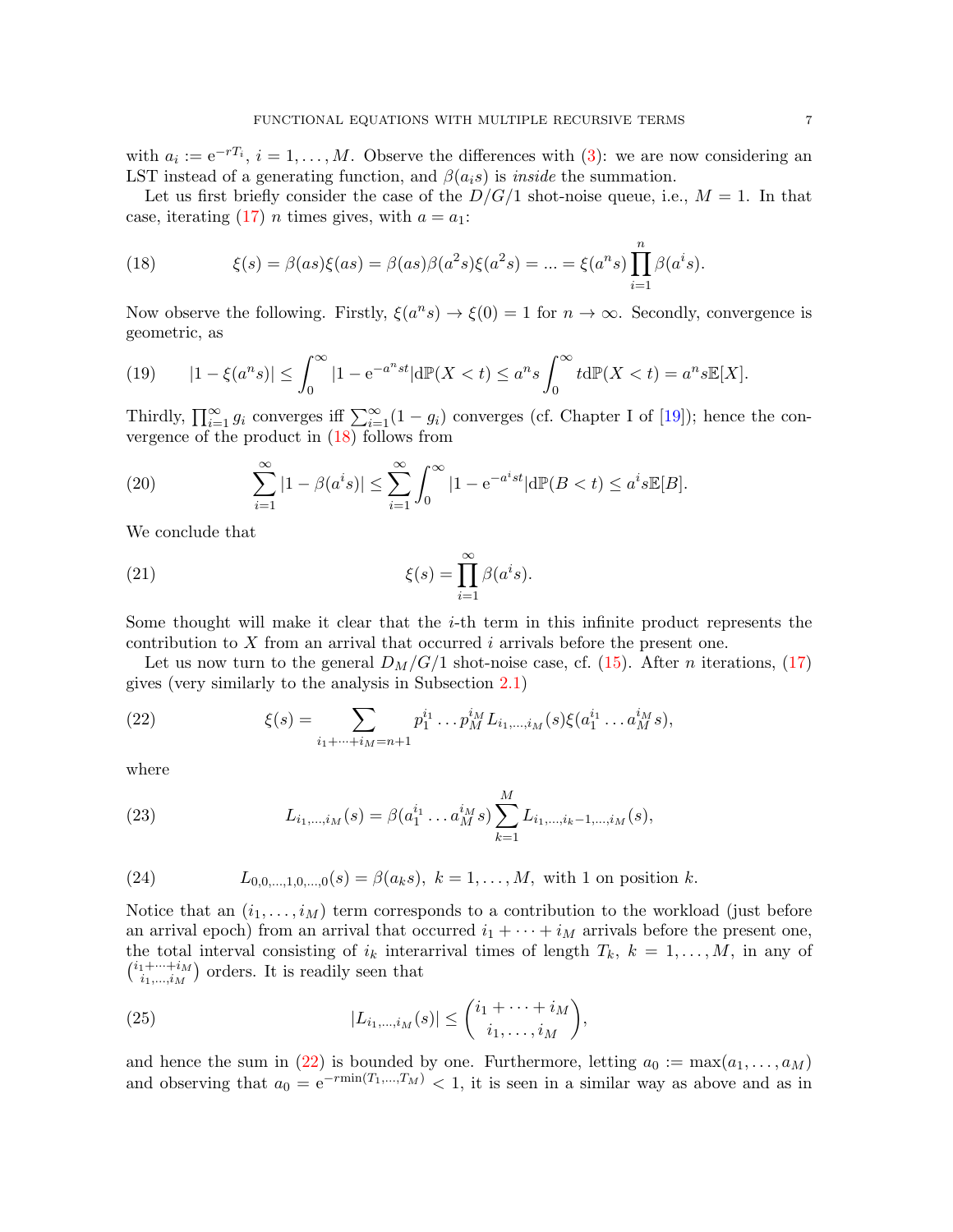Section [2](#page-2-0) that  $\xi(a_1^{i_1} \ldots a_M^{i_M} s)$  converges geometrically fast to  $\xi(0) = 1$ . Hence, rewriting [\(22\)](#page-7-1) as

(26)

$$
\xi(s) = \sum_{i_1 + \dots + i_M = n+1} p_1^{i_1} \dots p_M^{i_M} L_{i_1, \dots, i_M}(s) + \sum_{i_1 + \dots + i_M = n+1} p_1^{i_1} \dots p_M^{i_M} L_{i_1, \dots, i_M}(s) (\xi(a_1^{i_1} \dots a_M^{i_M} s) - 1),
$$

we have the following theorem.

**Theorem 4.** The LST of the steady-state workload just before arrival epochs in the  $D_M/G/1$ shot-noise queue is given by

(27) 
$$
\xi(s) = \lim_{n \to \infty} \sum_{i_1 + \dots + i_M = n+1} p_1^{i_1} \dots p_M^{i_M} L_{i_1, \dots, i_M}(s).
$$

**Remark 6.** One could subsequently derive the steady-state workload LST at an arbitrary epoch by averaging over one arrival interval, and using a stochastic mean-value theorem.

## 4. The BPIRE or RCINAR(1) process

<span id="page-8-0"></span>In this section we consider a branching process with immigration in a random environment (BPIRE process, see  $[14, 16]$  $[14, 16]$  $[14, 16]$ ), also known as random coefficient integer-valued autoregressive process of order 1 (RCINAR(1) process, see [\[17,](#page-14-11) [20\]](#page-14-12)). This process  $\{X_n, n = 0, 1, ...\}$  is defined as follows:

(28) 
$$
X_{n+1} = \sum_{k=1}^{X_n} Y_{k,n} + Z_n,
$$

where the  $Z_n$  are nonnegative integer-valued random variables with finite mean. The  $Y_{k,n}$  are Bernoulli random variables with parameter  $\xi_n$ , i.e.,  $\mathbb{P}(Y_{k,n} = 0) = 1 - \xi_n$  and  $\mathbb{P}(Y_{k,n} = 1) = \xi_n$ ; but we assume the special feature that the  $\xi_n$  are themselves random variables, independent and identically distributed with  $P(\xi_n = a_i) = p_i$ ,  $i = 1, ..., M$ . Hence in generation n it holds with probability  $p_i$ ,  $i = 1, ..., M$ , for all  $Y_{k,n}$  that they are 1 with probability  $a_i$  and 0 with probability  $1 - a_i$ . All  $Z_j$  and  $Y_{k,m}$  are also assumed to be independent. In Subsection [4.1](#page-8-1) we consider the steady-state distribution of the process  $\{X_n, n = 0, 1, \ldots\}$  and in Subsection [4.2](#page-9-0) we do this for the generalization in which the BPIRE process behaves differently at zero, i.e., when  $X_n = 0$  for some *n*.

<span id="page-8-1"></span>4.1. The steady-state case. The generating function,  $f(z)$ , of the stationary distribution of the process  $\{X_n, n = 0, 1, \dots\}$  satisfies the recursion

(29) 
$$
f(z) = g(z) \sum_{i=1}^{M} p_i f(1 - a_i + a_i z),
$$

where  $g(z)$  is the pgf of the random variable  $Z_n$ . Hence, we are in the homogeneous case [\(3\)](#page-2-2) with contraction mappings  $\alpha_i(z) = 1 - a_i + a_i z$ . In this case, the functions  $\alpha_{i_1,\dots,i_M}(z) =$  $\alpha_1^{i_1}(\alpha_2^{i_2}(\cdots(\alpha_M^{i_M}(z))\cdots))$  are given by

(30) 
$$
\alpha_{i_1,\dots,i_M}(z) = 1 - \prod_{j=1}^M a_j^{i_j} (1-z).
$$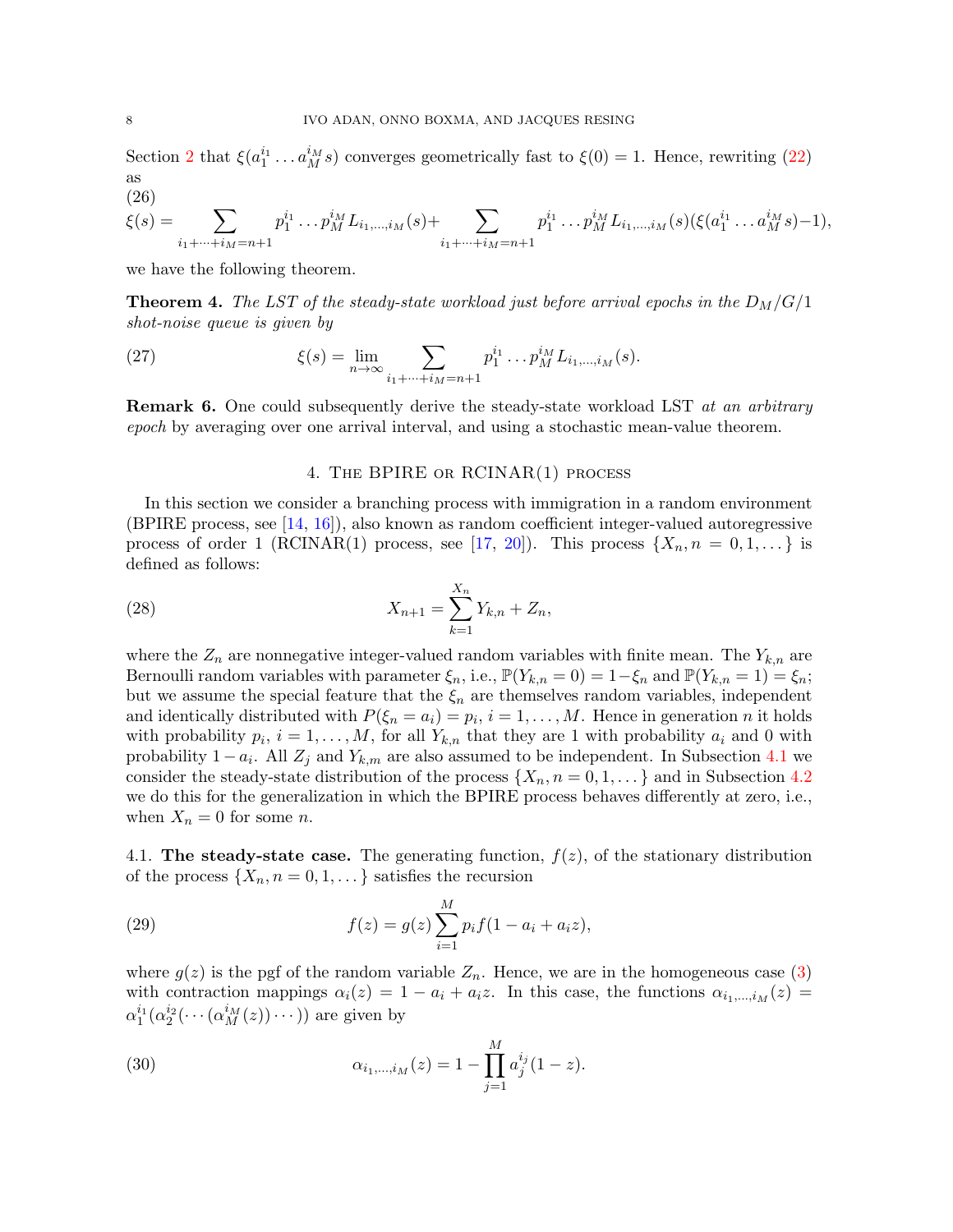Define the functions  $L_{i_1,\dots,i_M}(z)$  again recursively by [\(5\)](#page-3-3) and use that the contraction mappings  $\alpha_i(z)$  have fixed point  $a = 1$  $a = 1$  in this case, and hence  $f(a) = f(1) = 1$ . Theorem 1 now implies the following theorem.

**Theorem 5.** The steady-state probability generating function  $f(z)$  of the BPIRE process is given by

(31) 
$$
f(z) = \lim_{n \to \infty} \sum_{i_1 + \dots + i_M = n+1} p_1^{i_1} \dots p_M^{i_M} L_{i_1, \dots, i_M}(z).
$$

**Remark 7.** In the special case that  $p_1 = 1$  the recursion becomes

(32) 
$$
f(z) = g(z)f(1 - a_1(1 - z)),
$$

yielding

(33) 
$$
f(z) = \prod_{j=0}^{\infty} g(1 - a_1^j(1-z)).
$$

In the special case that  $a_2 = \cdots = a_M = 0$  the recursion becomes

(34) 
$$
f(z) = g(z) \left[ p_1 f(1 - a_1(1 - z))) + \sum_{i=2}^{M} p_i f(1) \right] = g(z) \left[ p_1 f(1 - a_1(1 - z)) + 1 - p_1 \right],
$$

and in this case the solution is given by

(35) 
$$
f(z) = \sum_{k=0}^{\infty} (1-p_1) p_1^k \prod_{j=0}^k g(1-a_1^j(1-z)).
$$

<span id="page-9-0"></span>4.2. Deviating behaviour at zero. In this subsection we assume that the BPIRE process behaves differently at zero, i.e., when  $X_n = 0$  for some n. In particular we assume that

$$
(36) \t\t X_{n+1} = V_n \t when X_n = 0,
$$

with  $V_0, V_1, \ldots$  i.i.d. nonnegative integer random variables, with pgf  $g_0(z)$ .  $V_n$  is assumed to be independent of all  $Y_{i,m}$ ,  $Z_m$  and  $X_m$ ,  $m = 0, 1, \ldots, n$ . It is readily seen that the steady state pgf  $f(z)$  in this case satisfies the recursion

<span id="page-9-1"></span>(37) 
$$
f(z) = g(z) \sum_{i=1}^{M} p_i f(1 - a_i + a_i z) + f(0) [g_0(z) - g(z)].
$$

Hence we are in the inhomogeneous case of Equation [\(2\)](#page-1-1) with  $K(z) := f(0)[g_0(z) - g(z)]$ . For future use we observe, by substituting  $z = 0$  in [\(37\)](#page-9-1), that

<span id="page-9-3"></span>(38) 
$$
f(0) = \frac{g(0)}{1 + g(0) - g_0(0)} \sum_{i=1}^{M} p_i f(1 - a_i).
$$

We conclude that the following holds.

**Theorem 6.** The probability generating function  $f(z)$  is given by

<span id="page-9-2"></span>(39) 
$$
f(z) = \lim_{n \to \infty} \sum_{i_1 + \dots + i_M = n+1} p_1^{i_1} \dots p_M^{i_M} L_{i_1, \dots, i_M}(z) + \sum_{k=0}^{\infty} \sum_{i_1 + \dots + i_M = k} p_1^{i_1} \dots p_M^{i_M} L_{i_1, \dots, i_M}(z) K(1 - a_1^{i_1} \dots a_M^{i_M}(1 - z))
$$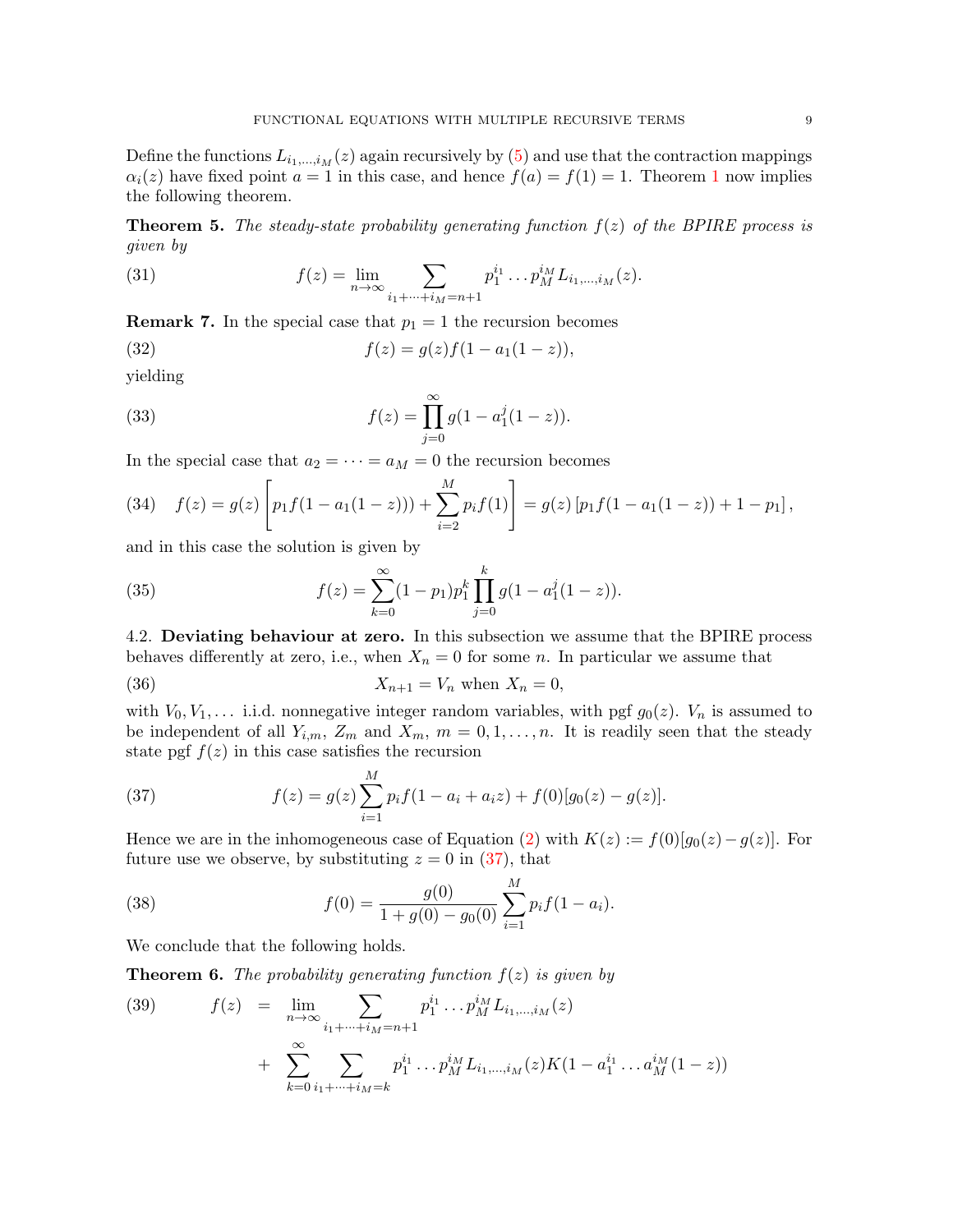with  $L_{i_1,\dots,i_M}(z)$  recursively defined by [\(5\)](#page-3-3) with  $L_{0,\dots,0}(z) = 1$  and  $L_{i_1,\dots,i_M}(z) = 0$  if one of the indices equals  $-1$ . The constant  $f(0)$ , featuring in  $K(z)$ , is determined by substituting  $z = 1 - a_i$  for  $i = 1, ..., M$  into [\(39\)](#page-9-2), multiplying both sides by  $p_i$ , summing over i and using [\(38\)](#page-9-3).

### <span id="page-10-0"></span>5. A REFLECTED AUTOREGRESSIVE PROCESS AND AN  $M/G/1$  queue generalization

In this section we consider an integer-valued stochastic process  $\{X_n, n = 0, 1, ...\}$  that is very similar to the autoregressive process of the previous section, but includes a negative component and has reflection at zero. It is determined by the following relation:

<span id="page-10-1"></span>(40) 
$$
X_{n+1} = \left[\sum_{k=1}^{X_n} Y_{k,n} + Z_n - 1\right]^+, \ n = 0, 1, \dots,
$$

with  $[x]^+$  = max(0, x),  $Z_1, Z_2, \ldots$  i.i.d. nonnegative integer-valued random variables with pgf  $C(z)$  and where  $Y_{k,n}$  are i.i.d. Bernoulli distributed random variables:  $\mathbb{P}(Y_{k,n} = 1) = \xi_n$ ,  $\mathbb{P}(Y_{k,n} = 0) = 1 - \xi_n$ . In addition, we (again) assume the special feature that the  $\xi_n$  are themselves random variables, independent and identically distributed with  $\mathbb{P}(\xi_n = a_i) = p_i$ ,  $i = 1, \ldots, M$ , where  $\sum_{i=1}^{M} p_i = 1$ . Hence in generation n it holds with probability  $p_i$ ,  $i =$  $1, \ldots, M$ , for all  $Y_{k,n}$  that they are 1 with probability  $a_i$  and 0 with probability  $1 - a_i$ . All  $Z_j$  and  $Y_{k,m}$  are also assumed to be independent of each other and of all preceding  $X_r$ .

If all  $Y_{k,n}$  are equal to one, then [\(40\)](#page-10-1) can be interpreted as follows. Consider the number of waiting customers in the  $M/G/1$  queue, just after the beginning of the nth service. Let  $X_n$ denote this number, and let  $Z_n$  denote the number of arrivals during the *n*th service. Then  $X_{n+1} = [X_n + Z_n - 1]^+$ . If, in addition, each of the  $X_n$  customers becomes impatient with probability  $1-a$  during the nth service and leaves, then the sequence  $\{X_n\}$  satisfies [\(40\)](#page-10-1) with  $p_1 = 1$  and  $a_1 = a$ , i.e., with  $\xi_n \equiv a$ .

Without the maximum operator we have the defining recursion of an INAR(1) (integervalued autoregressive) process, cf. Weiss [\[21\]](#page-14-13). We impose the stability condition that both  $a_i < 1$  for all  $i = 1, \ldots, M$  and  $\mathbb{E}[\log(1+Z)] < \infty$ , cf. [\[6\]](#page-14-14) for the case  $M = 1$ .

Below we show how the pgf  $f(z)$  of the steady-state distribution of the  $\{X_n, n = 0, 1, \dots\}$ process can be obtained. It follows from [\(40\)](#page-10-1), with  $[x]^{-} = \min(0, x)$  and X denoting a generic random variable with pgf  $f(z)$ , that

<span id="page-10-2"></span>
$$
f(z) = \mathbb{E}[z^{\sum_{k=1}^{X} Y_k + Z - 1}]^{+}] = \mathbb{E}[z^{\sum_{k=1}^{X} Y_k + Z - 1}] + 1 - \mathbb{E}[z^{\sum_{k=1}^{X} Y_k + Z - 1}]^{-}]
$$
  
\n
$$
= \frac{C(z)}{z} \sum_{i=1}^{M} p_i f(1 - a_i + a_i z) + 1 - \left[ \mathbb{P}(\sum_{k=1}^{X} Y_k + Z - 1 \ge 0) + \frac{1}{z} \mathbb{P}(\sum_{k=1}^{X} Y_k + Z - 1 = -1) \right]
$$
  
\n
$$
= \frac{C(z)}{z} \sum_{i=1}^{M} p_i f(1 - a_i + a_i z) + (1 - \frac{1}{z}) q_{-1},
$$
  
\n(41)

where  $q_{-1} := \mathbb{P}(\sum_{k=1}^{X} Y_k + Z - 1 = -1)$ . After multiplication by z and subsequent substitution of  $z = 0$  we find:

(42) 
$$
q_{-1} = C(0) \sum_{i=1}^{M} p_i f(1 - a_i),
$$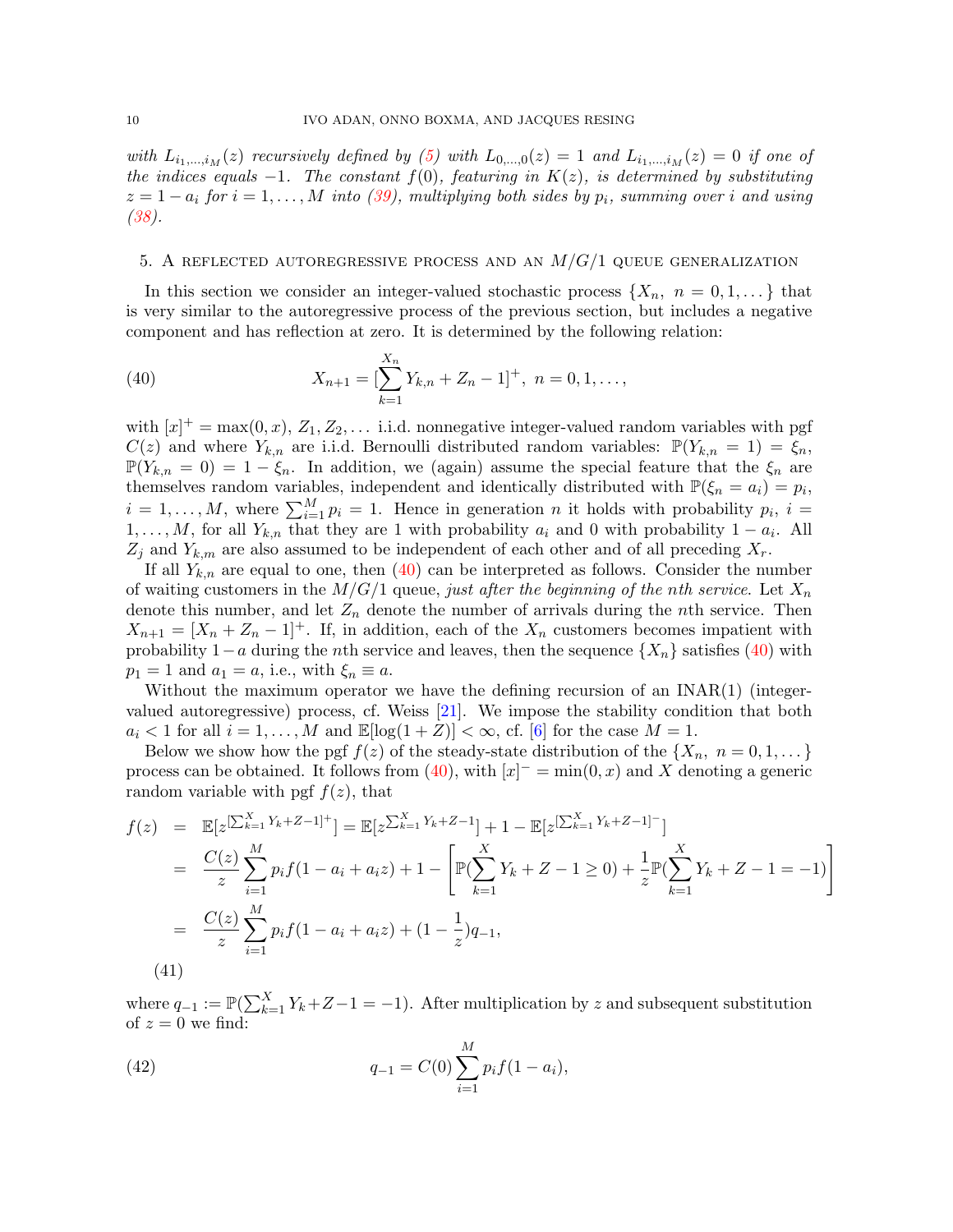which makes sense probabilistically; the righthand side represents the probability that both  $Z = 0$  and  $\sum_{k=1}^{X} Y_k = 0$ . We observe that [\(41\)](#page-10-2) can be rewritten in the form

$$
f(z) = g(z) \sum_{i=1}^{M} p_i f(1 - a_i + a_i z) + K(z),
$$

where  $g(z) = C(z)/z$  and  $K(z) = q_{-1}(1 - \frac{1}{z})$  $\frac{1}{z}$ ). Hence we have the exact same form as [\(2\)](#page-1-1). Furthermore, the fixed point of the iterates  $\alpha_i(z) = 1 - a_i + a_i z$  is  $z = 1$ , and we have that  $K(1) = 0$ . Hence  $f(z)$  is given by Theorem [2.](#page-5-4)

**Remark 8.** It should be noticed that now  $g(z)$  and  $K(z)$  have a pole at zero. The iterate  $K(1-a_1^{i_1} \dots a_M^{i_M}(1-z))$  has a pole inside the unit circle if  $a_1^{i_1} \dots a_M^{i_M} \in (\frac{1}{2})$  $(\frac{1}{2}, 1)$ . Typically this will only be the case for the first few iterations. In [\[6\]](#page-14-14), where the case  $M = 1$  is treated, it is shown that the singularities do not pose a real problem, as they are all removable singularities which are exactly compensated. In the present more general case this can be shown in a similar way, but that is beyond the scope of the present paper.

# <span id="page-11-1"></span>6. AN  $M/G/1$ -type reflected autoregressive process

<span id="page-11-0"></span>In this section we consider the following extension of a model of an autoregressive process, studied in [\[8\]](#page-14-15):

(43) 
$$
R_{n+1} = \max(A_n R_n + G_n, 0), \quad n = 0, 1, \dots,
$$

where  $R_0 = z$  and where, for  $n = 0, 1, \dots, G_n = Y_n - B_n$  with all  $B_n$  independent random variables which are  $\exp(\lambda)$  distributed, and all  $Y_n$  non-negative i.i.d. random variables with distribution  $F_Y(\cdot)$  and LST  $\phi_Y(\cdot)$ . In [\[8\]](#page-14-15) one has  $A_n \equiv a$  with  $a \in (0,1)$ , but we now take  $A_0, A_1, \ldots$  i.i.d., with the following discrete distribution:

<span id="page-11-2"></span>(44) 
$$
\mathbb{P}(A_1 = a_i) = p_i, i = 1,..., M
$$
, with all  $p_i > 0$  and  $\sum_{i=1}^{M} p_i = 1$ , and all  $a_i \in (0,1)$ .

In [\[8\]](#page-14-15) both the transient and steady-state behavior of the  $R_n$  process with  $A_n \equiv a$  is studied, via a Wiener-Hopf technique (cf.  $[12]$ ) that leads to a recursion. We apply the same tools in the extension defined by  $(43)$ ,  $(44)$ . Below we first follow the approach of  $[8]$ . Introduce  $U_n := \min(A_n R_n + G_n, 0)$  for  $n = 0, 1, \ldots$ , and the transforms

(45) 
$$
R_z(r,s) := \sum_{n=0}^{\infty} r^n \mathbb{E}[e^{-sR_n} | R_0 = z], \ U_z(r,s) := \sum_{n=0}^{\infty} r^n \mathbb{E}[e^{-sU_n} | R_0 = z].
$$

The first transform is analytic for Re  $s \geq 0$  and the second one for Re  $s \leq 0$ . Observing that  $1 + e^x = e^{\max(x,0)} + e^{\min(x,0)}$  we have for  $n = 0, 1, ...$ :

$$
e^{-sR_{n+1}} = e^{-s(A_nR_n+G_n)} + 1 - e^{-sU_n}.
$$

Taking expectations and realizing that  $R_n$ ,  $A_n$  and  $G_n$  are independent, we can write

(46) 
$$
\mathbb{E}[e^{-sR_{n+1}}|R_0=z] = \mathbb{E}[e^{-sG_n}]\sum_{i=1}^M p_i \mathbb{E}[e^{-sa_iR_n}|R_0=z] + 1 - \mathbb{E}[e^{-sU_n}|R_0=z],
$$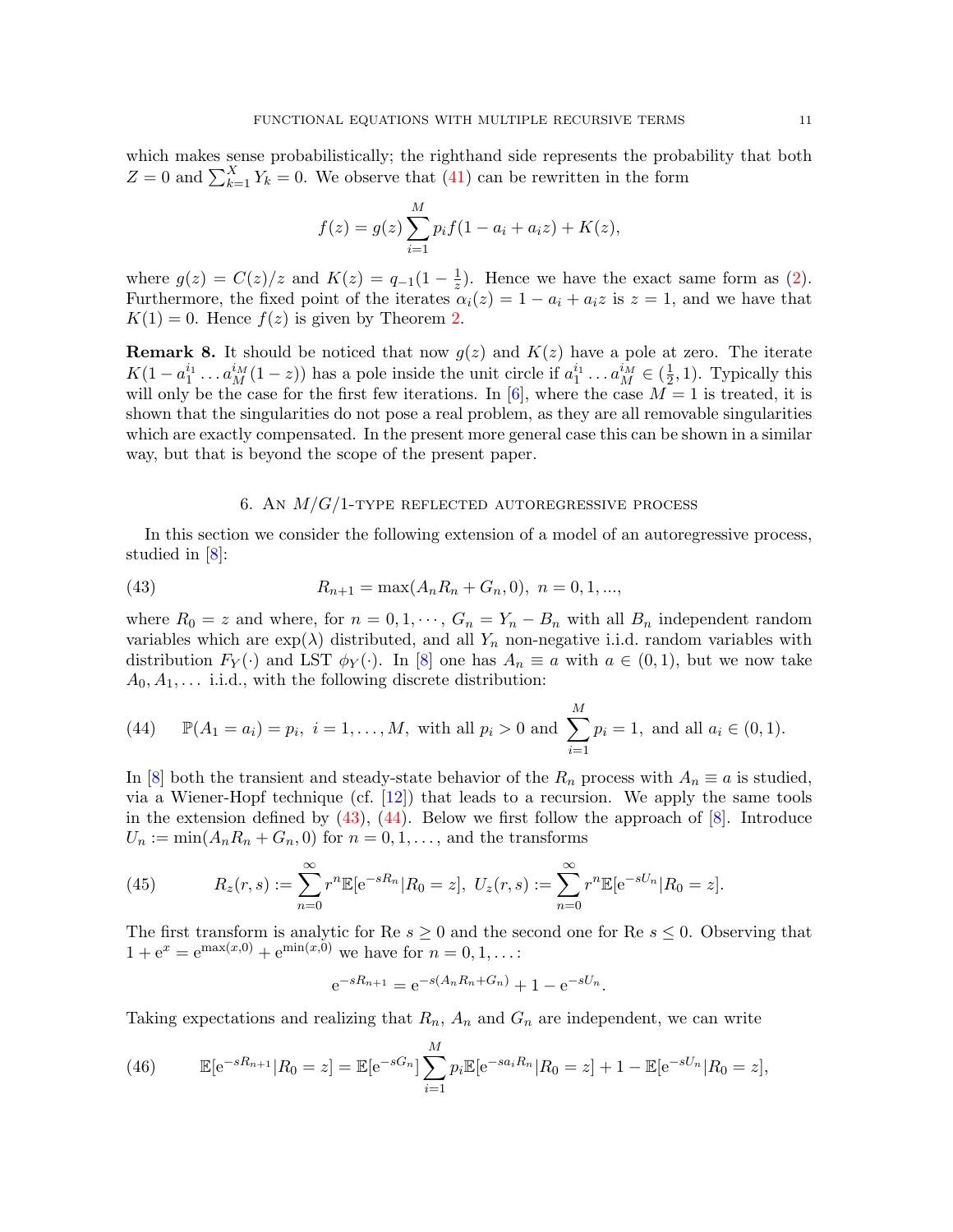and hence, after multiplication of both sides by  $r^{n+1}$  and summation, we obtain for Re  $s = 0$ :

(47) 
$$
R_z(r,s) - e^{-sz} - r\phi_Y(s)\frac{\lambda}{\lambda - s}\sum_{i=1}^M p_i R_z(r, a_i s) = \frac{r}{1 - r} - rU_z(r, s).
$$

Restricting ourselves at this stage to Re  $s = 0$  ensures that all terms are properly defined. Multiplying both sides by  $\lambda - s$  one obtains:

<span id="page-12-0"></span>(48) 
$$
(\lambda - s)R_z(r, s) - r\lambda \phi_Y(s) \sum_{i=1}^M p_i R_z(r, a_i s) = (\lambda - s)[e^{-sz} + \frac{r}{1 - r} - rU_z(r, s)].
$$

Because all  $a_i < 1$ , the steady-state distribution of the  $\{R_n, n = 0, 1, \ldots\}$  process always exists [\[13\]](#page-14-17). We shall restrict ourselves to the steady-state case. (The transient case can in principle be studied in a similar way. Here it should be observed that, with fixed point  $a = 0$ , we have  $K(0) = 1 + \frac{r}{1-r} - rU_z(r,0) = 1 \neq 0$ . We are now in Case 2 of Subsection [2.2;](#page-5-1)  $|r| < 1$ will guarantee the convergence of the corresponding  $p_1^{i_1} \ldots p_M^{i_M} L_{i_1,\ldots,i_M}(z)$  as  $i_1 + \ldots + i_M =$  $n \to \infty$ .)

Let  $R(s) = \mathbb{E}[e^{-sR}]$ , with R a random variable with the steady-state distribution of the  $R_n$ process.  $U(s) = \mathbb{E}[e^{-sU}]$  is similarly defined. After multiplying both sides of [\(48\)](#page-12-0) by  $1 - r$ and letting  $r \to 1$ , an Abelian theorem for generating functions implies that

(49) 
$$
(\lambda - s)R(s) - \lambda \phi_Y(s) \sum_{i=1}^M p_i R(a_i s) = (\lambda - s)[1 - U(s)].
$$

Now make the following observations:

- <span id="page-12-1"></span>• The lefthand side of [\(49\)](#page-12-1) is analytic in Re  $s > 0$ , and continuous in Re  $s > 0$ .
- The righthand side of [\(49\)](#page-12-1) is analytic in Re  $s < 0$ , and continuous in Re  $s \leq 0$ .
- $R(s)$  is for Re  $s \geq 0$  bounded by 1, and hence the lefthand side of [\(49\)](#page-12-1) behaves at most as a linear function in s for large s, Re  $s > 0$ .
- $U(s)$  is for Re  $s \leq 0$  bounded by 1, and hence the righthand side of [\(49\)](#page-12-1) behaves at most as a linear function in s for large s, Re  $s < 0$ .

Liouville's theorem [\[19\]](#page-14-4) now implies that both sides of [\(49\)](#page-12-1), in their respective half-planes, are equal to the same linear function in s. We focus on the lefthand side of  $(49)$ :

<span id="page-12-2"></span>(50) 
$$
(\lambda - s)R(s) - \lambda \phi_Y(s) \sum_{i=1}^M p_i R(a_i s) = C_0 + C_1 s, \text{ Re } s \ge 0.
$$

Substituting  $s = 0$  we see that  $C_0 = 0$ . Taking  $s \to \infty$  we see that  $C_1 = -\mathbb{P}(R = 0)$ , but that does not yet determine  $C_1$ . Taking  $s = \lambda$  we observe that

<span id="page-12-4"></span>(51) 
$$
C_1 = -\phi_Y(\lambda) \sum_{i=1}^M p_i R(a_i \lambda).
$$

In fact, it is not hard to interpret this relation (replacing  $C_1$  by  $-\mathbb{P}(R=0)$ ), using [\(43\)](#page-11-1) and the fact that  $\phi_Y(\lambda) = \mathbb{P}(B > Y)$  and  $R(a_i \lambda) = \mathbb{P}(B > a_i R)$ .

<span id="page-12-3"></span>We can rewrite  $(50)$  as follows:

(52) 
$$
R(s) = H(s) \sum_{i=1}^{M} p_i R(a_i s) + K(s),
$$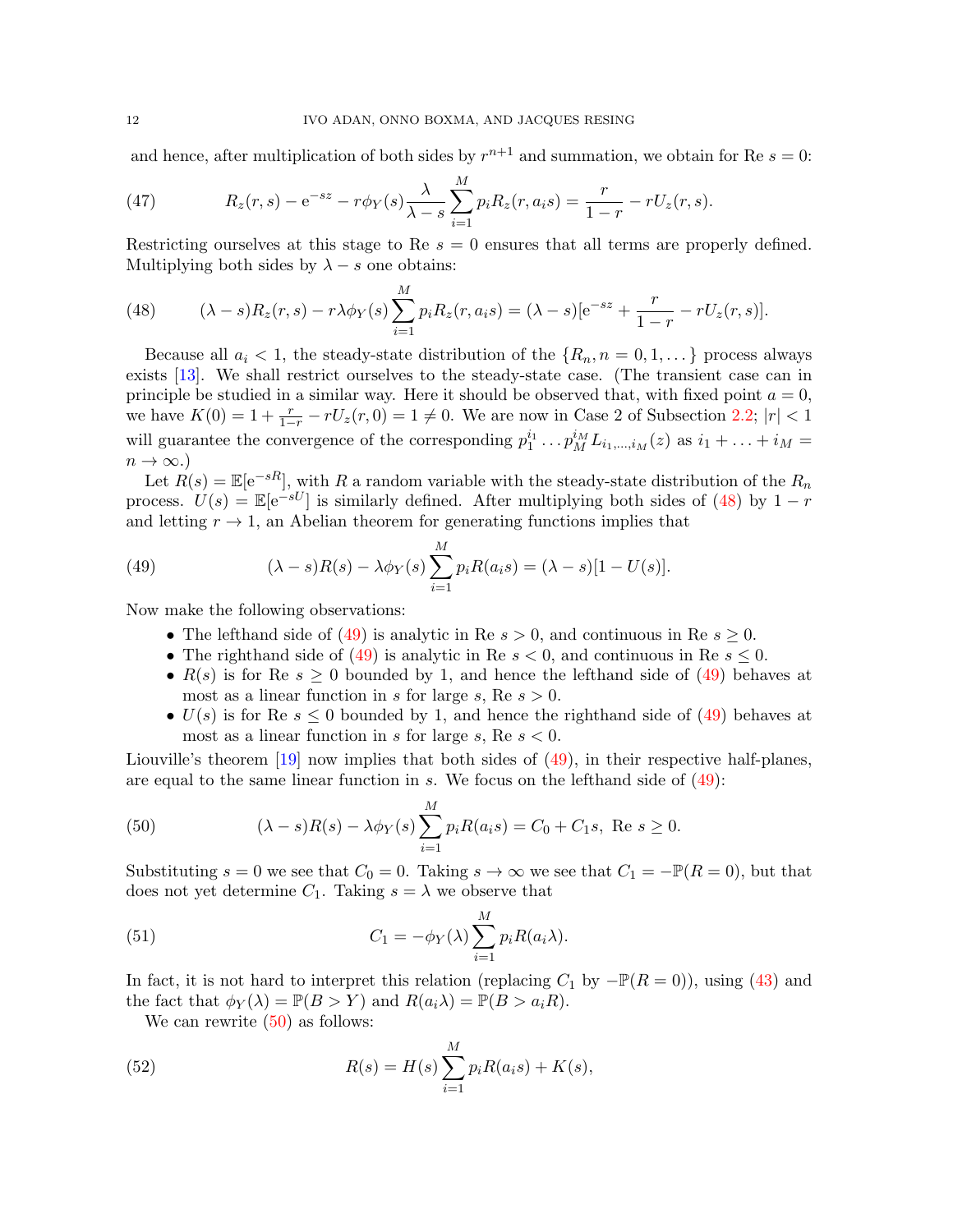where

(53) 
$$
H(s) = \phi_Y(s) \frac{\lambda}{\lambda - s}, \ K(s) = C_1 \frac{s}{\lambda - s}.
$$

Equation  $(52)$  has exactly the same form as  $(2)$ . Observe that the fixed point of the iterates  $\alpha_i(z) = a_i z$  is  $z = 0$ , and that  $K(0) = 0$ . Hence Theorem [2](#page-5-4) applies. It follows that

<span id="page-13-1"></span>(54) 
$$
R(s) = \sum_{k=0}^{\infty} \sum_{i_1 + \dots + i_M = k} p_1^{i_1} \dots p_M^{i_M} L_{i_1, \dots, i_M}(s) K(a_1^{i_1} \dots a_M^{i_M} s) + \lim_{n \to \infty} \sum_{i_1 + \dots + i_M = n+1} p_1^{i_1} \dots p_M^{i_M} L_{i_1, \dots, i_M}(s).
$$

We finally need to determine the constant  $C_1 = -\mathbb{P}(R = 0)$ , that features in  $K(s)$ . This is done by taking  $s = a_i \lambda$ , for  $i = 1, ..., M$ , in [\(54\)](#page-13-1), and adding the resulting M expressions, using  $(51)$ :

(55) 
$$
C_1 = -C_1 \phi_Y(\lambda) \sum_{j=1}^M p_j \sum_{k=0}^\infty \sum_{i_1 + \dots + i_M = k} p_1^{i_1} \dots p_M^{i_M} L_{i_1, \dots, i_M}(a_j \lambda) \frac{a_1^{i_1} \dots a_M^{i_M} a_j}{1 - a_1^{i_1} \dots a_M^{i_M} a_j}
$$

$$
- \phi_Y(\lambda) \sum_{j=1}^M p_j \lim_{n \to \infty} \sum_{i_1 + \dots + i_M = n+1} p_1^{i_1} \dots p_M^{i_M} L_{i_1, \dots, i_M}(a_j \lambda),
$$

and hence

(56) 
$$
C_1 = -\frac{\phi_Y(\lambda) \sum_{j=1}^M p_j \lim_{n \to \infty} \sum_{i_1 + \dots + i_M = n+1} p_1^{i_1} \dots p_M^{i_M} L_{i_1, \dots, i_M}(a_j \lambda),}{1 + \phi_Y(\lambda) \sum_{j=1}^M p_j \sum_{k=0}^\infty \sum_{i_1 + \dots + i_M = k} p_1^{i_1} \dots p_M^{i_M} L_{i_1, \dots, i_M}(a_j \lambda) \frac{a_1^{i_1} \dots a_M^{i_M} a_j}{1 - a_1^{i_1} \dots a_M^{i_M} a_j}}.
$$

Just like in [\[8\]](#page-14-15), the removable singularity  $s = \lambda$  requires some extra care, but poses no real problems.

#### 7. Conclusion and suggestions for further research

<span id="page-13-0"></span>In this paper we have developed a method for treating recursions between random variables that lead to functional equations of the form [\(2\)](#page-1-1). We have also presented several examples of branching processes, queueing processes and autoregressive processes, where such recursions and ensuing functional equations naturally occur. A brief (by no means exhaustive) collection of other queueing models which can be analysed with the approach of the present paper (and for which the special case of Equation [\(1\)](#page-1-0) is treated in the following references) is (i) the  $M/G/1$  queue with vacations [\[18\]](#page-14-0), (ii) the globally gated polling model [\[5\]](#page-14-18), (iii) the ASIP tandem model [\[4\]](#page-14-19), and (iv) a vacation plus retrials model [\[9\]](#page-14-20).

Several interesting research questions present themselves. We mention the following ones.

- In [\[1\]](#page-14-3) a vector version of [\(2\)](#page-1-1) for the LST of the virtual workload has been treated, for a specific queueing system with impatience. It would be interesting to study such a vector version in more generality. Interestingly, in [\[1\]](#page-14-3), the mappings  $\alpha_i(z)$  are of the form  $\alpha_i(z) = z + \theta_i$ . These commutative mappings, however, are no contractions.
- In this paper we have restricted ourselves to commutative contraction mappings. In the noncommutative case, one has an explosion of terms which no longer can be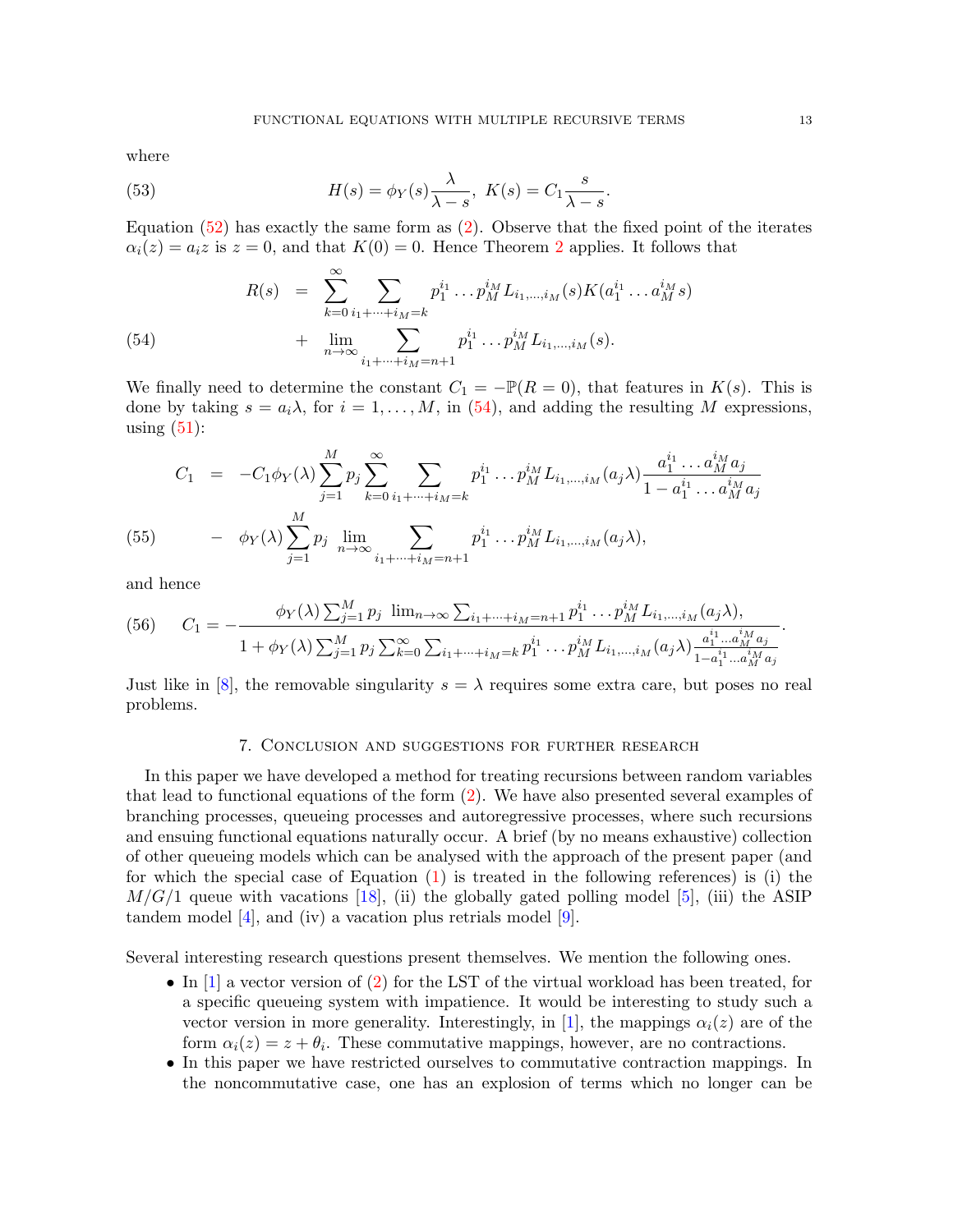grouped so neatly as in the analysis in Section [2.](#page-2-0) It would be interesting to investigate what can still be accomplished in the noncommutative case.

Acknowledgment. The research of Onno Boxma is partly funded by the NWO Gravitation Programme NETWORKS (Grant Number 024.002.003).

#### **REFERENCES**

- <span id="page-14-3"></span>[1] I.J.B.F. Adan, B. Hathaway and V.G. Kulkarni (2019). On first-come, first-served queues with two classes of impatient customers. Queueing Systems 91, 113-142.
- <span id="page-14-6"></span>[2] R. Bekker, S.C. Borst, O.J. Boxma and O. Kella (2004). Queues with workload-dependent arrival and service rates. Queueing Systems 46, 537-556.
- <span id="page-14-1"></span>[3] O.J. Boxma and J.W. Cohen (1991). On the  $M/G/1$  queue with permanent customers. IEEE J. Sel. Areas Commun. 9, 179-184.
- <span id="page-14-19"></span>[4] O.J. Boxma, O. Kella and U. Yechiali (2016). An ASIP model with general gate opening intervals. Queueing Systems 84, 1-20.
- <span id="page-14-18"></span>[5] O.J.Boxma, H. Levy and U. Yechiali (1992). Cyclic reservation schemes for efficient operation of multiplequeue single-server systems. Annals of Oper. Res. 35, 187-208.
- <span id="page-14-14"></span>[6] O.J. Boxma, A. Löpker and M.R.H. Mandjes (2020). On two classes of reflected autoregressive processes. J. Appl. Probab. 57, 657-678.
- <span id="page-14-5"></span>[7] O.J. Boxma and M.R.H. Mandjes (2021). Shot-noise queueing models. Queueing Systems 99, 121-159.
- <span id="page-14-15"></span>[8] O.J. Boxma, M.R.H. Mandjes and J. Reed (2016). On a class of reflected autoregressive processes. J. Appl. Probab. 53, 818-832.
- <span id="page-14-20"></span>[9] O.J. Boxma and J.A.C. Resing (2014). Vacation and polling systems with retrials. In: A. Horváth and K. Wolter (eds.), Proc. EPEW 14.
- <span id="page-14-8"></span>[10] P. Brockwell, S. Resnick and R. Tweedie (1982). Storage processes with general release rule and additive input. Adv. Appl. Probab. 14, 392-433.
- <span id="page-14-7"></span>[11] E. Cinlar and M. Pinsky (1971). A stochastic integral in storage theory. Zeitschr. für Wahrscheinlichkeitstheorie und. Verw. Gebiete 17, 227-240.
- <span id="page-14-16"></span>[12] J.W. Cohen (1975). The Wiener-Hopf technique in applied probability. In: Perspectives in Probability and Statistics. J. Gani, ed.; papers in honour of M.S. Bartlett (Academic Press, London, 1975), pp. 145-156.
- <span id="page-14-17"></span>[13] P. Diaconis and D. Freedman (1999). Iterated random functions. SIAM Review 41, 45-76.
- <span id="page-14-9"></span>[14] E.S. Key (1987). Limiting distributions and regeneration times for multitype branching processes with immigration in a random environment. Ann. Prob. 15, 344–353.
- <span id="page-14-2"></span>[15] J.A.C. Resing (1993). Polling systems and multitype branching processes. Queueing Systems 13, 409-426.
- <span id="page-14-10"></span>[16] A. Roitershtein (2007). A note on multitype branching processes with immigration in a random environment. Ann. Prob. 35, 1573-1592.
- <span id="page-14-11"></span>[17] A. Roitershtein and Z. Zhong (2013). On random coefficient INAR(1) processes. Science China, Mathematics 56, 177-200.
- <span id="page-14-0"></span>[18] H. Takagi (1991). Queueing Analysis. Volume 1: Vacation and Priority Systems, Part 1. North-Holland, Amsterdam.
- <span id="page-14-4"></span>[19] E.C. Titchmarsh (1968). The Theory of Functions, 2nd ed. Oxford University Press, Oxford.
- <span id="page-14-12"></span>[20] C.H. Weiss (2008). Thinning operations for modeling time series of counts: a survey. Advances in Statistical Analysis 92, 319–341.
- <span id="page-14-13"></span>[21] C.H. Weiss (2017). An Introduction to Discrete-Valued Time Series. John Wiley, Chichester.